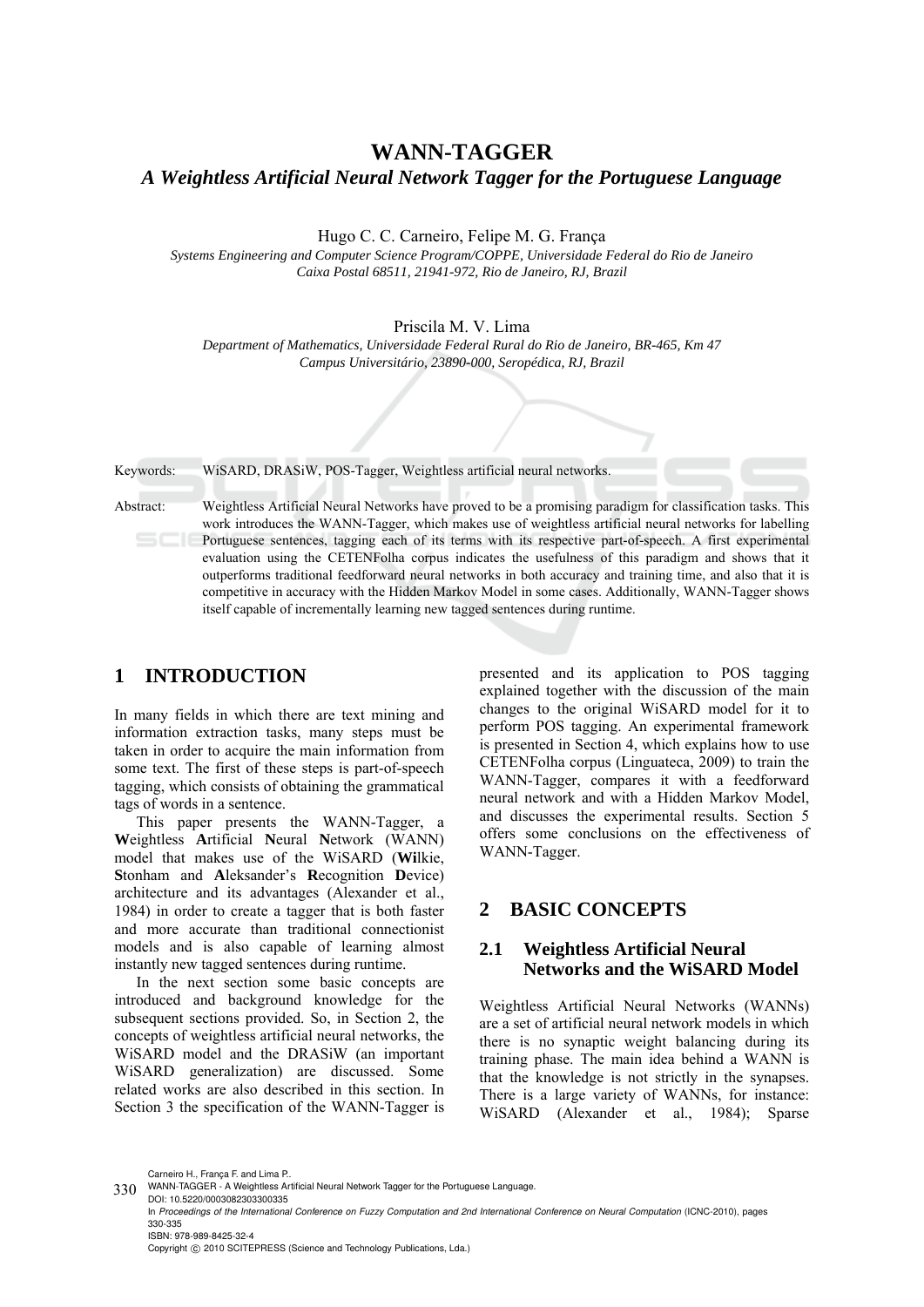Distributed Memory (Kanerva, 1988); Probabilistic Logic Nodes (Alexander and Kan, 1987); Goal Seeking Neuron (Carvalho Filho et al., 1991); Generalizing Random Access Memory (Alexander, 1990); General Neural Unit (Alexander and Morton, 1991).

In this paper, the pioneering WiSARD (Wilkie, Stonham and Aleksander's Recognition Device) model (Alexander et al., 1984) is used. It employs a set of *N* RAM-discriminators (see Figure 1), where *N* is the number of existent classes, to determine which class a pattern belongs to. Each RAMdiscriminator consists of a set of *X* Boolean RAMs, or Boolean neurons, with *n* input bits each, and a summation device  $\Sigma$  (see Figure 2). Each RAMdiscriminator (or simply discriminator) receives *nX* inputs that are pseudo-randomly obtained from the input retina, the binary vector (see Figure 2) used in both training and recognition phases of the WiSARD model. The summation device integrates all *X* Boolean RAM outputs and is activated during the recognition phase. IHNO ANE

#### **2.1.1 Training Phase**

In order to train a target discriminator, one must set all of its memory locations to "0" and then, for each dataset entry, a "1" should be written in the memory locations addressed by the given input pattern. Unlike other artificial neural network models based on synaptic weights, the training phase of a given discriminator ends after all the input entries belonging to the corresponding training set are presented just once, not requiring recursive iterations to achieve convergence.

#### **2.1.2 Recognition Phase**

Once all discriminators are trained, one can present an unseen input pattern to all discriminators. Each discriminator will produce a response *r* to that given input, so that the discriminator presenting the highest response indicates that such target input pattern belongs to the corresponding class with confidence *d* (see Figure 1), which is usually defined as the difference between the two best discriminator responses produced. The performance of WiSARD strongly depends on *n*. WiSARD generalisation capability grows inversely with *n*.

#### **2.2 DRASiW**

When one trains a large dataset, usually there are ties, i.e., different discriminators producing the same (highest) responses during the recognition phase. In

order to avoid this saturation effect (also named overfitting), DRASiW (Soares et al., 1998), an extension to the WiSARD model, is provided with the ability of producing pattern examples, or prototypes, derived from learned categories, what was proved helpful in such disambiguation process (Grieco et al., 2010).



Figure 1: A 10 RAM-discriminator architecture (from (Grieco et al., 2010)).



Figure 2: The retina and a RAM-discriminator (from (Grieco et al., 2010)).



Figure 3: Training samples and the respective mental image.

A very simple modification to the WiSARD training process is needed in order to have DRASiW disambiguating discriminator responses. When an input pattern is presented, RAM locations addressed by the input pattern are incremented by 1, instead of simply storing a "1" at those memory locations. This makes RAM locations that are more accessed during the training step have higher values than the ones that are less accessed.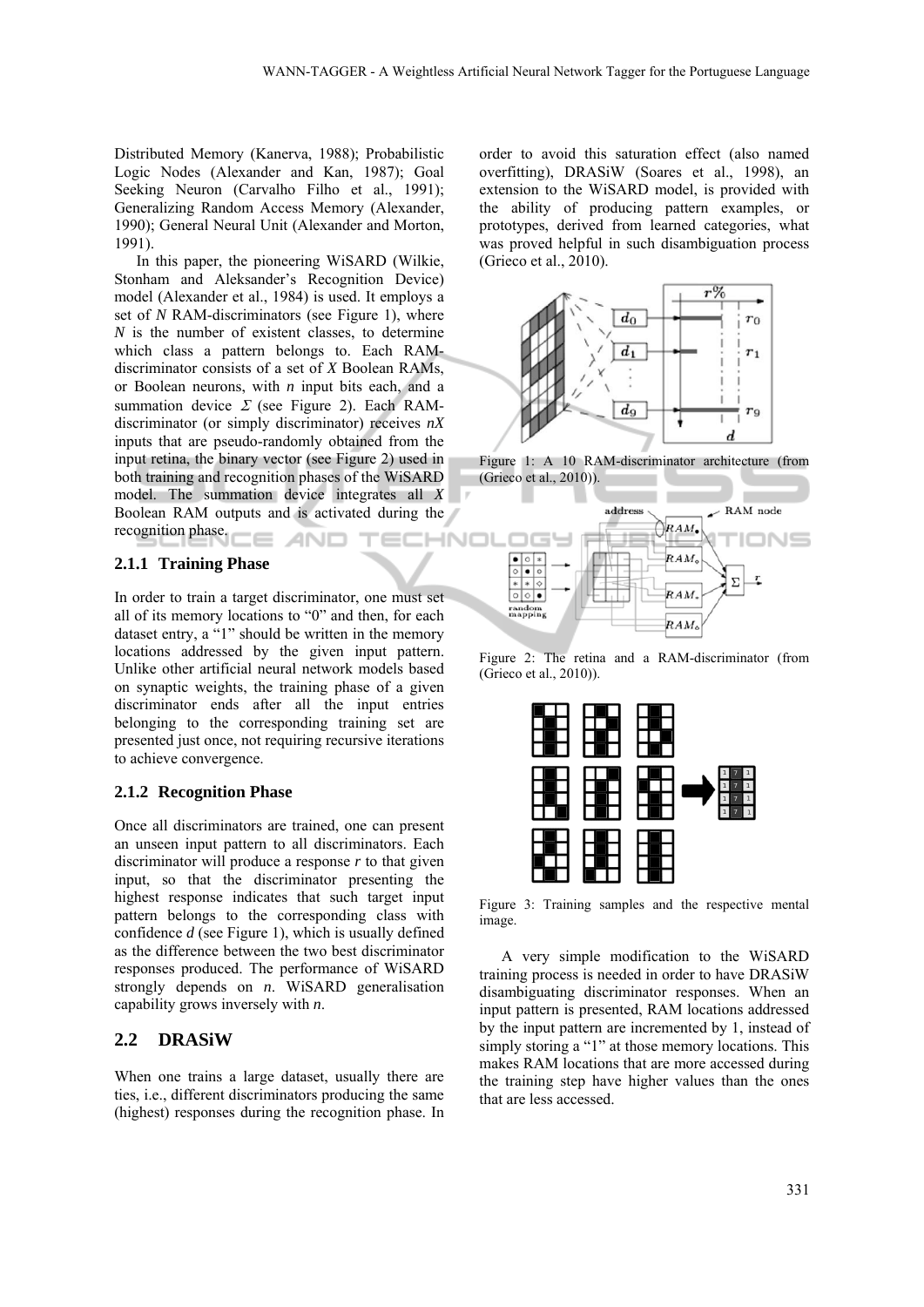The change above allows WiSARD model to build "mental images" that are no longer black ("1") and white ("0"), but "greyscale" (see Figure 3). To retrieve a "black and white mental image" one must, at the end of the training step, assume value "1" in the memory locations that have values higher or equal to a luminance threshold *l* and assume value "0" in the other memory locations. Having  $l = 0$  as an initial condition, one can iteratively increase *l* upon detecting ties between discriminator responses, until *l* reaches a value meaning that just a single winner discriminator exists (Grieco et al., 2010).

### **2.3 Related Works**

Most part-of-speech (POS) taggers are implemented using probabilistic and statistical frameworks, e.g. Hidden Markov Models (Rabiner, 1989) (Villavicencio et al., 1995), Maximum Entropy Markov Models (McCallum et al., 2000) and Conditional Random Fields (Lafferty et al., 2001). These approaches, although discovering parts-ofspeech with high accuracy, lack cognitive background and do not represent how human beings deduce the parts-of-speech of a sentence.

Other approaches include rule based taggers, such as the Constraint Grammar approach (Karlsson et al., 1995), in which the tags are obtained based on which word is being tagged and other constraints. And there are yet other ones, like transformation based learning (TBL) taggers (Brill, 1995) and neural taggers (Schmid, 1994) (Marques and Lopes, 1996). The former works as the rule based taggers, but the rules are automatically induced from the data, like some HMM taggers. The latter makes use of artificial neural networks, mainly feedforward ones.

## **3 WANN-TAGGER**

### **3.1 General Architecture**

The WANN-Tagger is a part-of-speech tagger that makes use of the WiSARD model in order to tag sentences in Portuguese. Words are represented as a probability vector with values *p(tagi|word)* when the word is relevant to the corpus, i.e., appears in at least 0.5% of the corpus, and are represented as *p(tagi|word suffix)* otherwise.

Besides the probability of a word having a particular tag, the WANN-Tagger also takes into account the context in which the word is presented. In order to consider it, the WANN-Tagger employs a

context window possessing *b* words before and *a* words after the current one plus the current word itself. Thus, the WANN-Tagger input is composed of  $a+b+1$  words, i.e.  $a+b+1$  vectors with *N* probabilities each. When there are less than *b* words before the current word or less than *a* words after it, then the probability vectors corresponding to the spaces of the context window lacking words have '0' in such positions.

The WANN-Tagger, as a Boolean neural network, does not support the use of floating points as inputs. In order to use the probability vectors one must discretize them. In this discretization process, probabilities are encoded as Boolean vectors according to the following condition: given two distinct probabilities, the one with higher value will be encoded as a Boolean vector with more 1's than the other.

WANN-Tagger has a large variety of classes, which are listed in its tagset. As mentioned in the previous section, ties can often happen during the classification step when a WiSARD model that has a large training set is used. In order to avoid ties, the WANN-Tagger extensively uses the DRASiW mechanism to find the best value of the luminance threshold *l* that prevents such ties.

In (Grieco et al., 2010) it is stated that these ties can be avoided by gradually increasing the luminance threshold. However, when one uses a large variety of classes, this can take too much time until no tie can be found. To avoid this time spending, a "binary search" luminance threshold adjustment is used, which consists of an iterative process containing the following statements:

- if it is the first iteration of the "binary search" luminance threshold adjustment one must set a minimum threshold to the number of times the most accessed RAM-discriminator was accessed; test the WANN-Tagger using  $l = 1$ , i.e., if an entry in the memory location is greater or equal to "1", then assume value "1" in this memory location, otherwise assume value "0"; check which discriminator produced the highest response and call this value *V*;
- $\blacksquare$  if there were ties in the previous iteration and the greatest value was *V*, then set the maximum threshold to the arithmetic mean of the minimum threshold and the former maximum threshold and test the WANN-Tagger with the recently adjusted maximum threshold as *l*;
- if the greatest result in the previous iteration was less than *V,* then set the minimum threshold to the arithmetic mean of the former minimum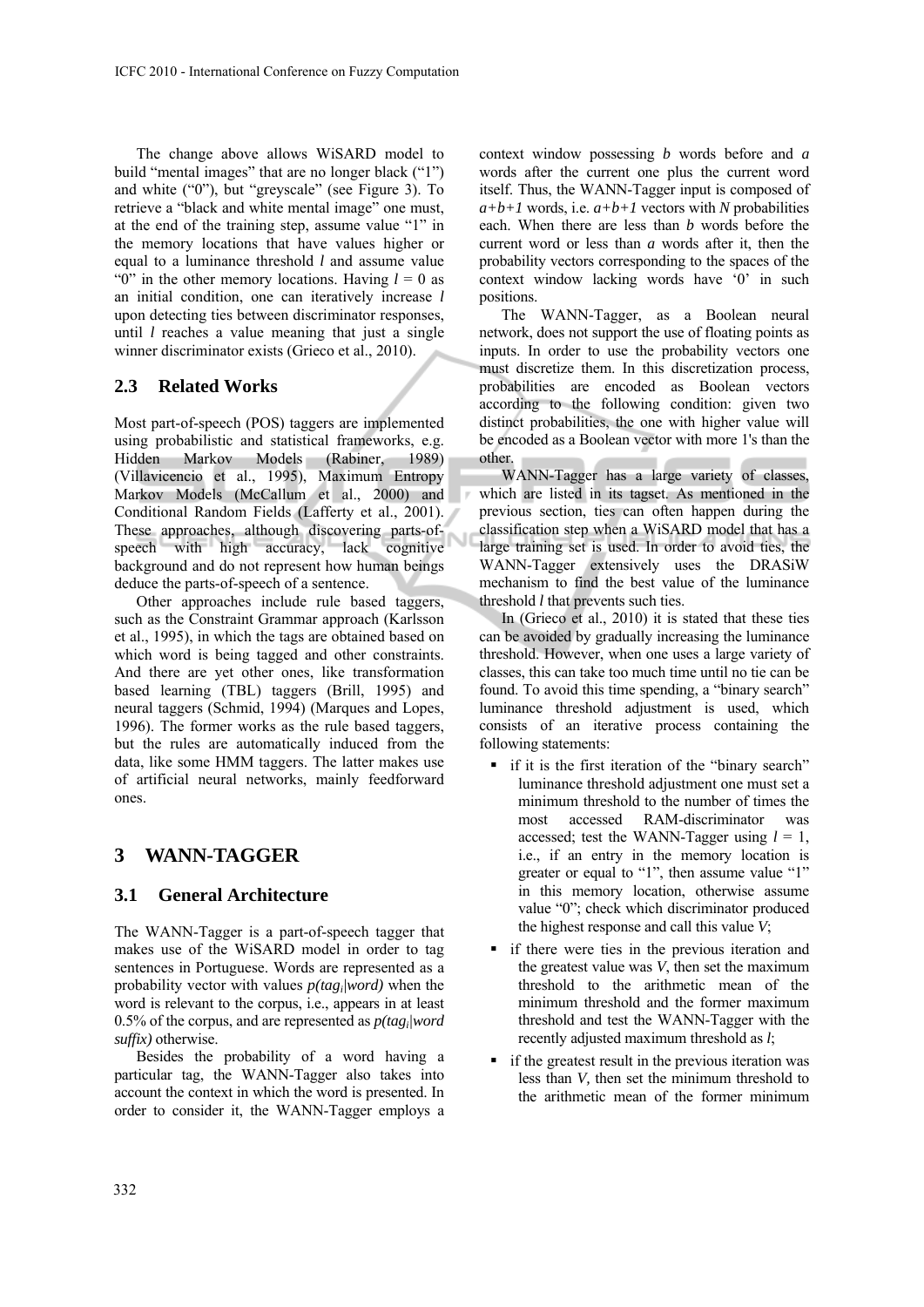threshold and the maximum threshold and test the WANN-Tagger with the recently adjusted minimum threshold as *l*.

Repeat this process until having a result in which the greatest value is *V* and there is no tie.

### **3.2 Architecture for Portuguese**

WANN-Tagger has been implemented to be tested in Portuguese, so that its capability of tagging accurately a highly inflected and somewhat free word order language would be guaranteed.

Several experiments have been done to discover which WANN-Tagger parameter values that maximize its accuracy. They employ a dataset containing 2000 sentences randomly extracted from CETENFolha corpus (Linguateca, 2009) and several distinct context windows, probability discretization degrees and number of inputs in each of the RAMs of the RAM-discriminators.

The results show that the context window  $W = (1,1)$  is the one which the WANN-Tagger obtains the best accuracy with, and that the best probability discretization degree is  $d = 8$  and the best number of inputs in each of the RAMs of the RAMdiscriminators is  $n = 16$ . Any context window larger than  $W = (1,1)$  or values for *d* and *n* greater than the ones obtained in the experiments imply in the WANN-Tagger becoming overfitted.

## **4 METHODOLOGY AND EXPERIMENTS**

### **4.1 Dataset**

In order to test the WANN-Tagger, different samples from the CETENFolha corpus (Linguateca, 2009) have been used. These samples were created by extracting random sentences from the corpus. This extraction has consisted in dividing the corpus in *N* parts with the same amount of sentences, and extracting one random sentence from each part. The amounts of sentences in these samples are logarithmically gradual.

The tagset used in this paper is a simplified version of CETENFolha corpus one, as shown in Table 1. This simplified version was created because CETENFolha corpus tagset, PALAVRAS (Bick, 2000), contains very meticulous tags, in which even gender and number (or finiteness, person, tense and mood in the case of a verb) are shown.

Table 1: The tagset used in the experiments.

| Tag         | Description | Tag        | Description  |
|-------------|-------------|------------|--------------|
| <b>PROP</b> | Proper Noun | <b>ADV</b> | Adverb       |
| N           | Noun        | PRP        | Preposition  |
|             | Personal    |            | Coordinate   |
| <b>PERS</b> | Pronoun     | KС         | Conjunction  |
|             | Possessive  |            | Subordinate  |
| <b>POSS</b> | Pronoun     | KS         | Conjunction  |
| <b>DET</b>  | Determiner  | <b>NUM</b> | Numeral      |
| ADJ         | Adjective   | IN         | Interjection |
| V           | Verb        | PТ         | Punctuation  |
| <b>SPEC</b> | Specifier   |            |              |

#### **4.2 Experiments**

To prove the effectiveness of the WANN-Tagger, it has been compared with (i) a feedforward neural network trained via Backpropagation, and (ii) with a Hidden Markov Model (HMM).

The feedforward neural network uses the architecture presented in (Schmid, 1994). Like in WANN-Tagger the probabilities of a word (or a suffix) possess a particular tag are obtained by using their relative frequencies in the corpus. The epoch size is equal to the amount of sentences of each sample used in the experiments. Its learning rate is constant and equal to 0.001. The halting criteria consist in either the convergence of the training, or reaching 1000 epochs.

Several experiments have been done and their results showed that the context window that best fits with the feedforward neural network model is  $W =$ (1, 1), i.e., one word before the current one and one after it and that the amount of nodes in the hidden layer that produces the best accuracy is  $n = 14$ . The two experiments mentioned above imply that the feedforward model which presented the best accuracy rates was 45-14-15.

The Hidden Markov Model used is the one presented in LingPipe (Alias-i, 2009), a Java library suite for natural language processing. It was set to use Laplace smoothing and thus causing it to estimate the part-of-speech of words that it does not possess in its vocabulary, based only on their contexts. To test the accuracy of all the models 10 fold cross-validation was used.

#### **4.3 Results and Discussion**

By testing these three models it is notable that the WANN-Tagger is considerably better than feedforward neural network in both accuracy and training time and that it is not as good as the Hidden Markov Model in accuracy rate but, unlike it, its accuracy rate standard deviation is very small and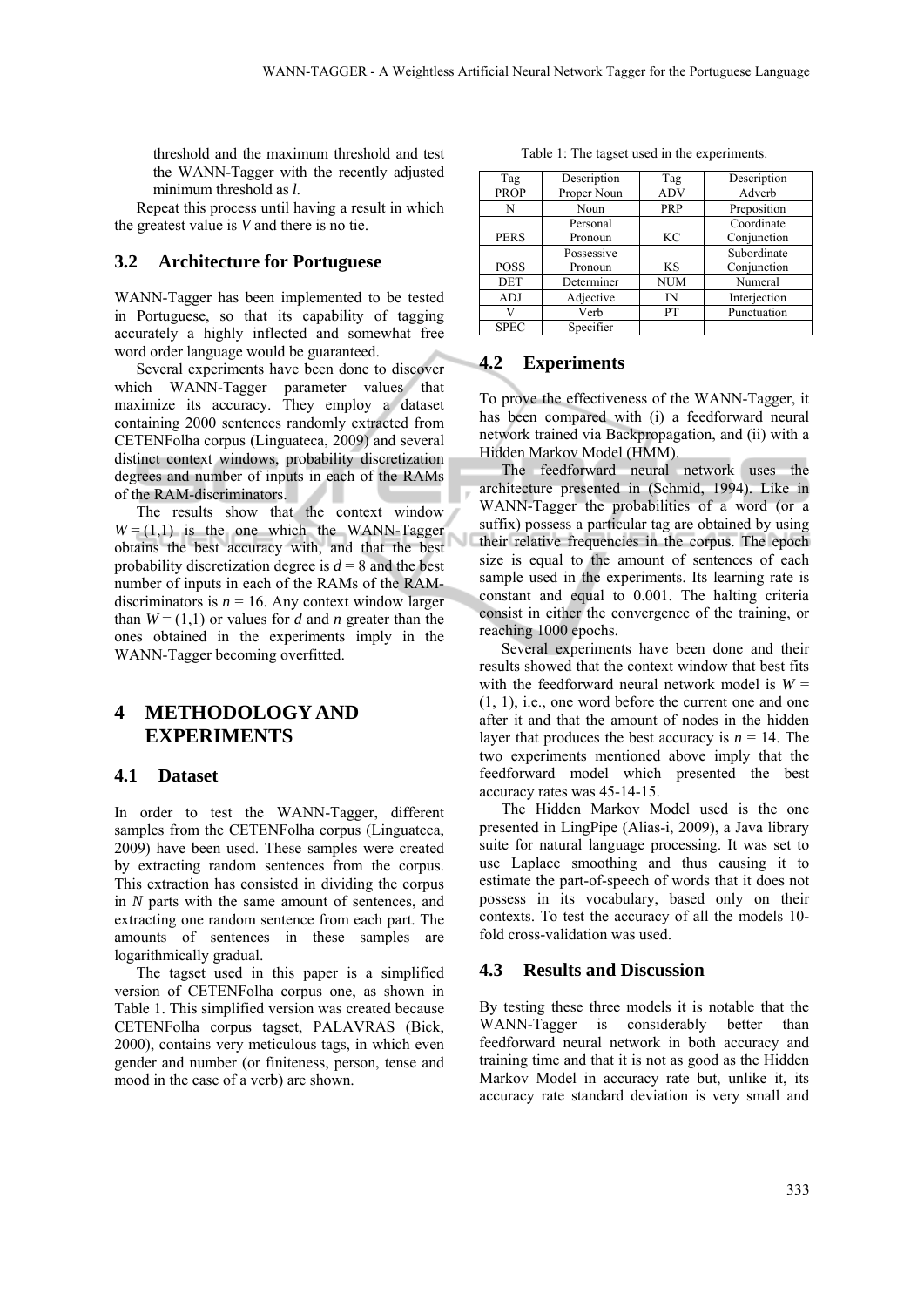thus more reliable. HMM can achieve accuracy rates of 94%, but varying from 65% to 100%, showing that it can be outperformed by the WANN-Tagger in some cases, as can be seen in Figure 4. The training time of the HMM, however, always outperforms the one of the WANN-Tagger as it is shown in Figure 5.



Figure 4: Accuracy rate. The horizontal axis represents the number of sentences in the sample, the vertical represents the accuracy achieved by the model. Each curve indicates the mean accuracy and its 95% confidence interval.

One can note, however, that HMM performed better than the other two models because it employs heuristics that are used by neither the WANN-Tagger nor the feedforward neural network. HMM, through the forward-backward algorithm (also known as Baum-Welch algorithm) (Baum, 1972), a special case of the Expectation-Maximization or EM algorithm (Dempster et al., 1977), is able to obtain the best Markov model that maximizes the probability of a POS sequence given a sequence of words. This algorithm allows HMM to know the whole clause, whereas both WANN-Tagger and the feedforward neural network model only know the part of the clause within the context window.

One may also note that for each word in a sentence the HMM must read two entries only, the word and the tag (already stored in memory), which was the tag of the previous word. On the other hand, the WANN-Tagger has a context window which contains three words. It is clear that for each word in a sentence the tagger must discretize a number of elements equal to three times the number of classes, in this case 15. The feedforward neural network, however, does not have a discretization process. The main reason why it is outperformed in training time by both HMM and WANN-Tagger is due to the training convergence nature.

It is important to perceive that as WANN-Tagger

makes use of WiSARD it does not require recursive iterations to achieve convergence and therefore, unlike feedforward neural networks, when it receives a new tagged sentence to be trained it does not need to retrain itself, it only needs to increment the values in the memory locations addressed by this input pattern. As it is only training one sentence its training time is almost zero, as can be seen in Figure 5, making it capable of learning new tagged sentences during runtime.



Figure 5: Time spent during experiments. The horizontal axis represents the number of sentences in the sample, the vertical represents the time spent in seconds in each fold. Each curve indicates the mean time spent and its 95% confidence interval.

In addition, it is worth noticing that Portuguese, as a highly inflected language, has a flexible word order in its sentences. This word order flexibility is responsible for the accuracy rates presented in Figure 4, being a little lower than the ones obtained in papers that use less inflected languages, such as English (Schmid 1994).

Tests with a corpus written in English, the Brown Corpus (Francis and Kučera, 1982), have also been done and the results show that WANN-Tagger performs almost as well as when it is trained with CETENFolha. WANN-Tagger performance achieves 79.56% when using the same configuration used for Portuguese. It is worth noting that Brown Corpus uses far more tags than it was used for Portuguese. If WANN-Tagger had the same amount of tags its accuracy would possibly be greater.

## **5 CONCLUSIONS**

A weightless artificial neural network model for